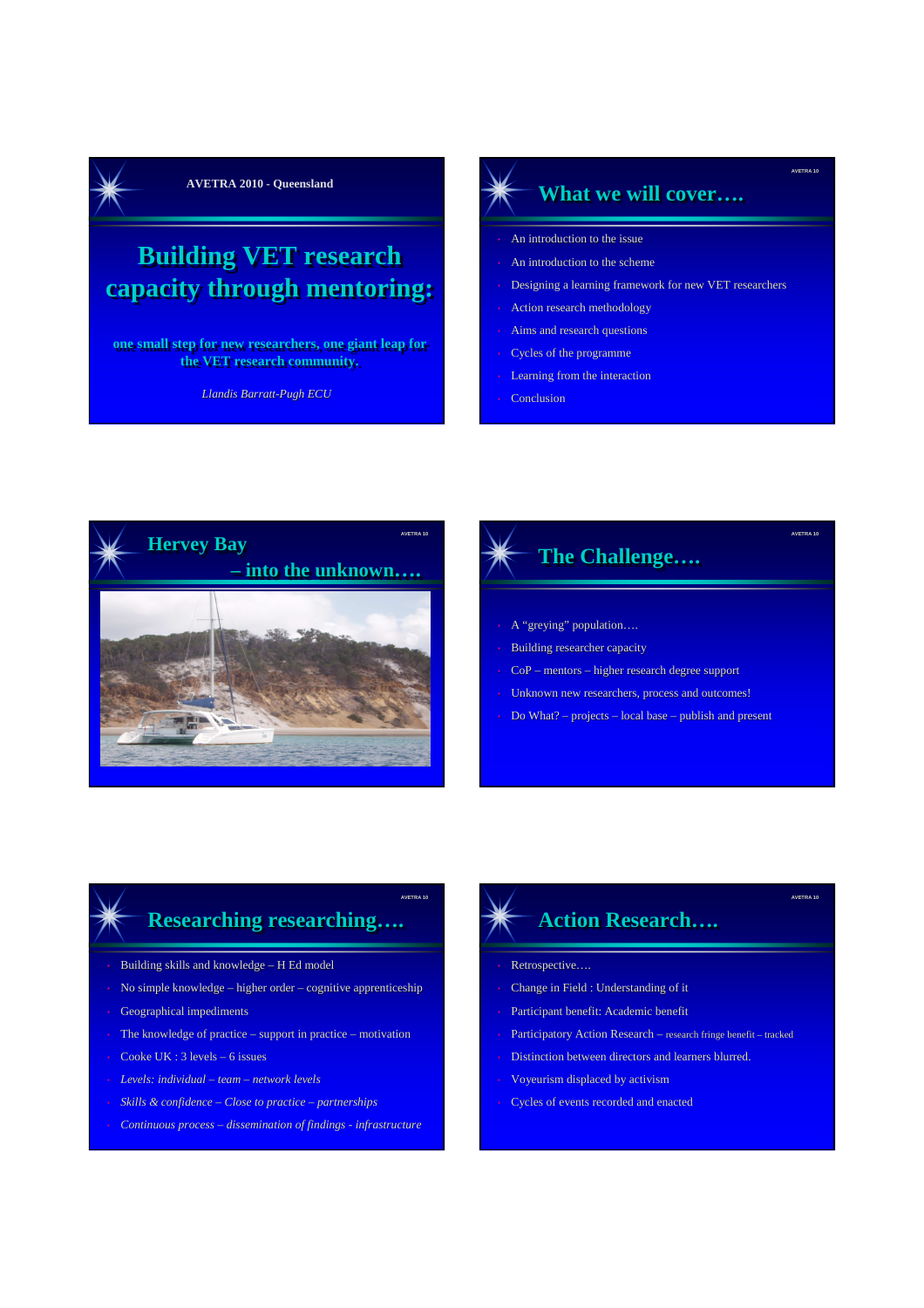#### **Aims Aims…. ….**

- *The aim of the VET mentoring relationship is to support communities of practice scholarship holders develop, complete and write up their VET research project.*
- **EXECUTE:** The What actions supported new researcher development?
- **7** What was their impact?
- **7** What can be learned from the activity

#### **Action cycles Action cycles…. ….**

**AVETRA 10**

**AVETRA 10**

**AVETRA 10**

- Initial proposal and construction
- Workshop and mentoring links
- Multiple teleconferences

**AVETRA 10**

**AVETRA 10**

**AVETRA 10**

- Second selection, workshops and mentor selection
- Additional workshop includes H Degree students

### **Themes emerging Themes emerging…. ….**

- 'I just need more release time for my job to get things really progressing' –' I'm realising that research is never undertaken in a vacuum' - Managing and balancing.
- 'Her feedback, guidance and her ability to drive me to do my best is just incredible' – 'he is excellent….and really is a fabulous source of information'. Mentoring.

#### **Themes emerging....**

- $\pi$  '(My) industry partner not on the same timeframe as me....'. Coordinating data collection with deadlines.
- $\bar{z}$  'We have tried by our diaries keep missing' mentoring relationships across distances.
- $\overline{z}$  'Seeing what others produced was an eye opener for me.' the need to know what was at the end……

## **What have we gained….**

- 20/25 new VET researchers reflective practitioners
- A culture change pathway and mentoring skills
- Coordination within the sector
- Clear vision of relevant outcomes 20 pages
- Not higher degree modest local projects
- Ticks all of Cooke's boxes…..levels and principles
- Responded to the research questions know what action, their impact and what learning.

## **Conclusion Conclusion…. ….**

#### • Four key outcomes:

- A new researcher pathway has been established
- We have built infrastructure to generate new researchers
- The activity has produced resources for developing new researchers
- The scheme has produced considerable VET knowledge